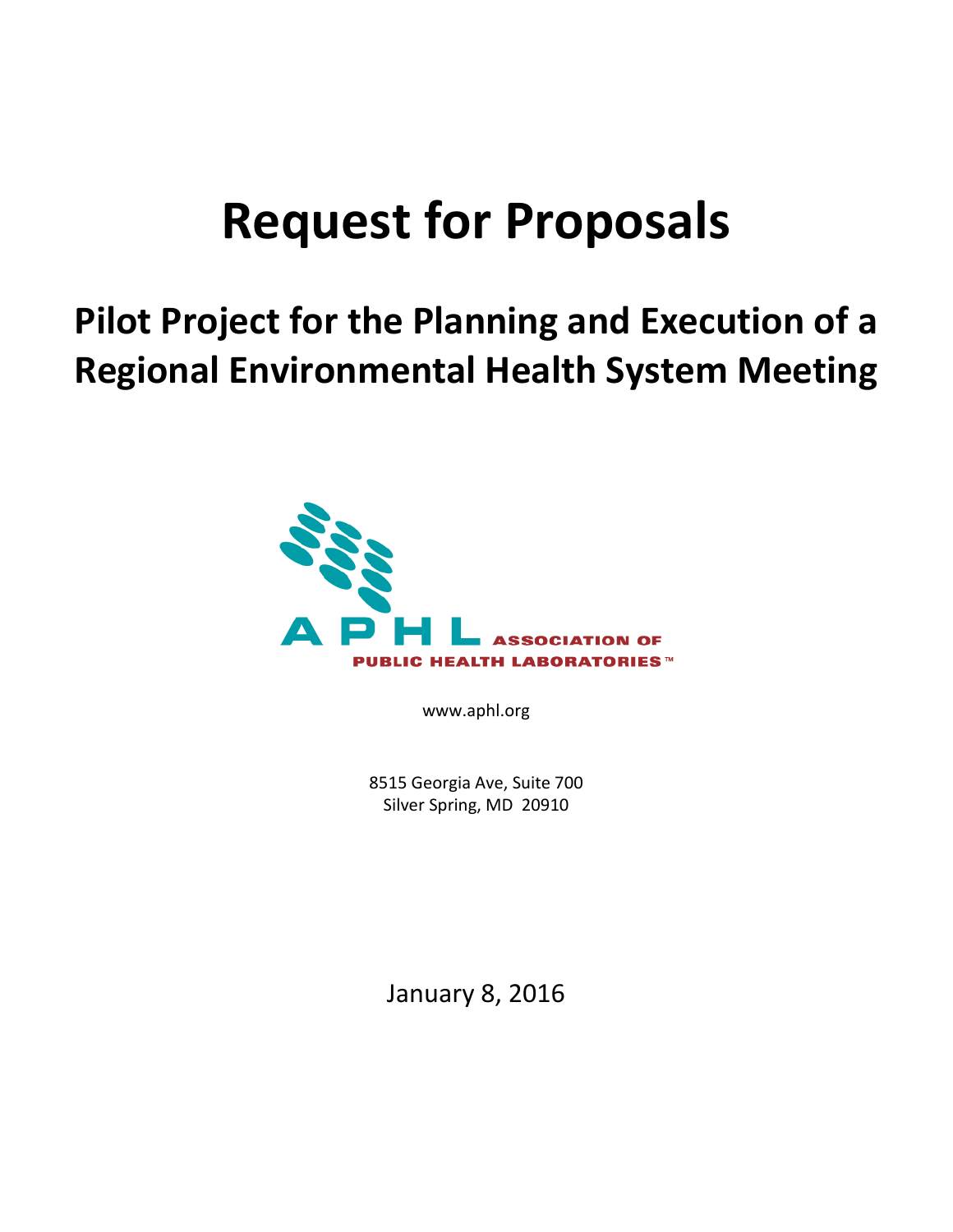# Request for Proposals: Pilot Project for the Planning and Execution of a Regional Environmental Health System Meeting

*Application Due Date: February8, 2016*

## Introduction

The Association of Public Health Laboratories (APHL), with funding support from the Centers for Disease Control and Prevention (CDC), Environmental Hazards and Health Effects (EHHE), is pleased to offer funds to one or more member laboratories that represent one of the 10 HHS regions to plan, host and execute a meeting of the environmental health systems in that region. This meeting will focus on (1) building relationships between environmental health laboratorians, epidemiologists, toxicologists, et al., (2) improving the environmental health system by facilitating communication between (a) the multiple professional disciplines that comprise the environmental health profession and (b) the various jurisdictions working on environmental health within a region and (3) better meeting community environmental health needs. This meeting should focus on regional environmental health needs that may benefit from improved communication between diverse professional disciplines within the environmental health system. The scope of work listed below is not inclusive, and all relevant meeting topics or themes will be considered. APHL has funding of up to **\$10,000** for the conduct of one or more meetings. Funding will be awarded via a purchase order from, or a contract with APHL.

## Scope of work

The meeting shall be held by May 31, 2016. This conference should focus on building upon existing or forging new avenues of communication with members of the environmental health system. This may include community groups, non-laboratory scientists and more.

The winning Applicant or Applicants will:

- Create and convene a Planning Committee, that includes community advocacy groups, representatives from regional ATSDR & EPA offices, state and local environmental departments, health agencies and others as deemed appropriate. The Committee will:
	- o Develop a theme, goals and objectives for the regional meeting.
	- o Provide a draft agenda with an approximation of meeting length in days.
- Provide an overview of logistical considerations for the meeting, such as the meeting location, hotel accommodations and a point of contact for these logistical items.
- Provide a proposed, itemized budget with justifications where appropriate.
- Execute the proposed meeting.
- Evaluate and report on the meeting.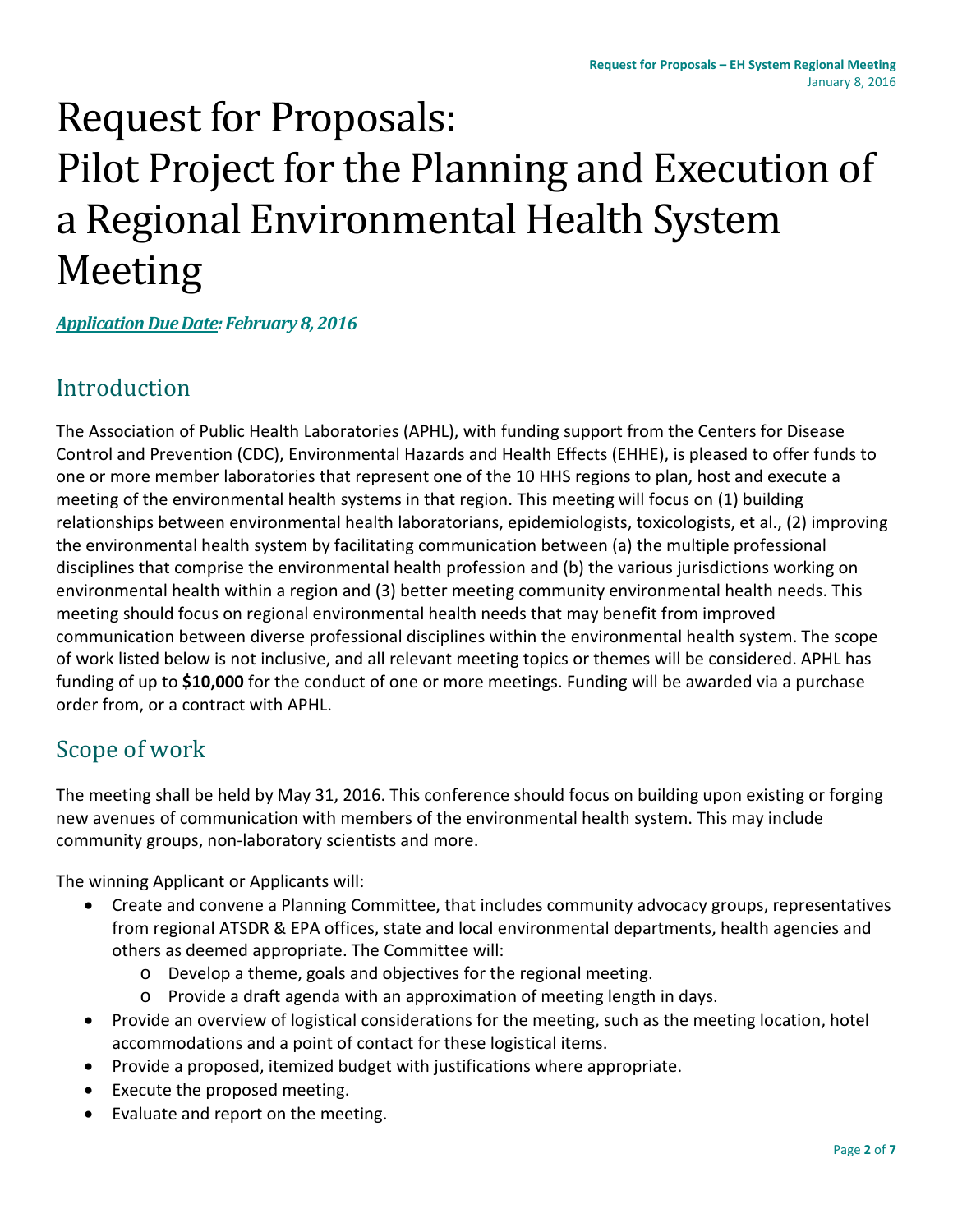# Funding Support

APHL has a total of **\$10,000** that can be made available to pay for expenses related to the meeting (or meetings) that will be hosted by the selected Applicant (or Applicants). This \$10,000 represents the total available for all meetings selected and not a per-meeting amount. The project duration is from program selection date through **June 15, 2016** when the meeting must have occurred. Funds provided through this RFP may not be used to support a current staff member in whole or part; but contractors or consultants may be hired to assist with the meeting. All contractor or consultant activities must be described in the budget justification.

# Project Requirements

Each selected Applicant will be required to complete the following activities during the project period:

- a. Complete all milestones as outlined in proposal. Applicants who have questions about the logistics of organizing such a meeting may ask APHL for recommendations or guidance.
- b. Submit a progress report on meeting milestones through APHL's electronic reporting site, aphlweb.org. APHL staff will provide an exact web address and login instructions that selected Applicants should use for submission of the progress report. The milestone progress reporting schedule is: Milestone Report 1 due by February 29. This report will consist of a draft meeting agenda and an updated budget and must include:
	- 1. Whether the milestones were completed and how (do not recap project description);
	- 2. A description of obstacles that resulted in any delays of meeting the milestones, solutions taken to get back on track, and updated milestone(s) for the next reporting period, if applicable.

APHL may request a call to discuss progress.

- c. The final project report is due June 15, 2016 and must contain the following:
	- 1. List of partnering agencies or organizations (if any) with a description of their role and their impact on the meeting.
	- 2. Detailed description of all meeting topics and activities.
	- 3. Feedback from both the hosting institution and meeting attendees.
	- 4. Recommendations for other programs that may wish to host a similar meeting in their region.
	- 5. Note whether the program would consider hosting a future meeting of this type, whether this type of meeting should be held on a regular basis in the future in your or other HHS regions.
	- 6. Note whether or not there were gaps in the overall meeting plan that had not been anticipated and, if so, how these gaps were addressed.
	- 7. All changes to the project, milestones or budget must be submitted for approval before they are implemented; any changes not pre-approved could result in forfeiture of funding.
- d. Consider submitting a proposal for a presentation on the project's progress at an APHL Annual Meeting or at other pre-approved conferences (oral or poster).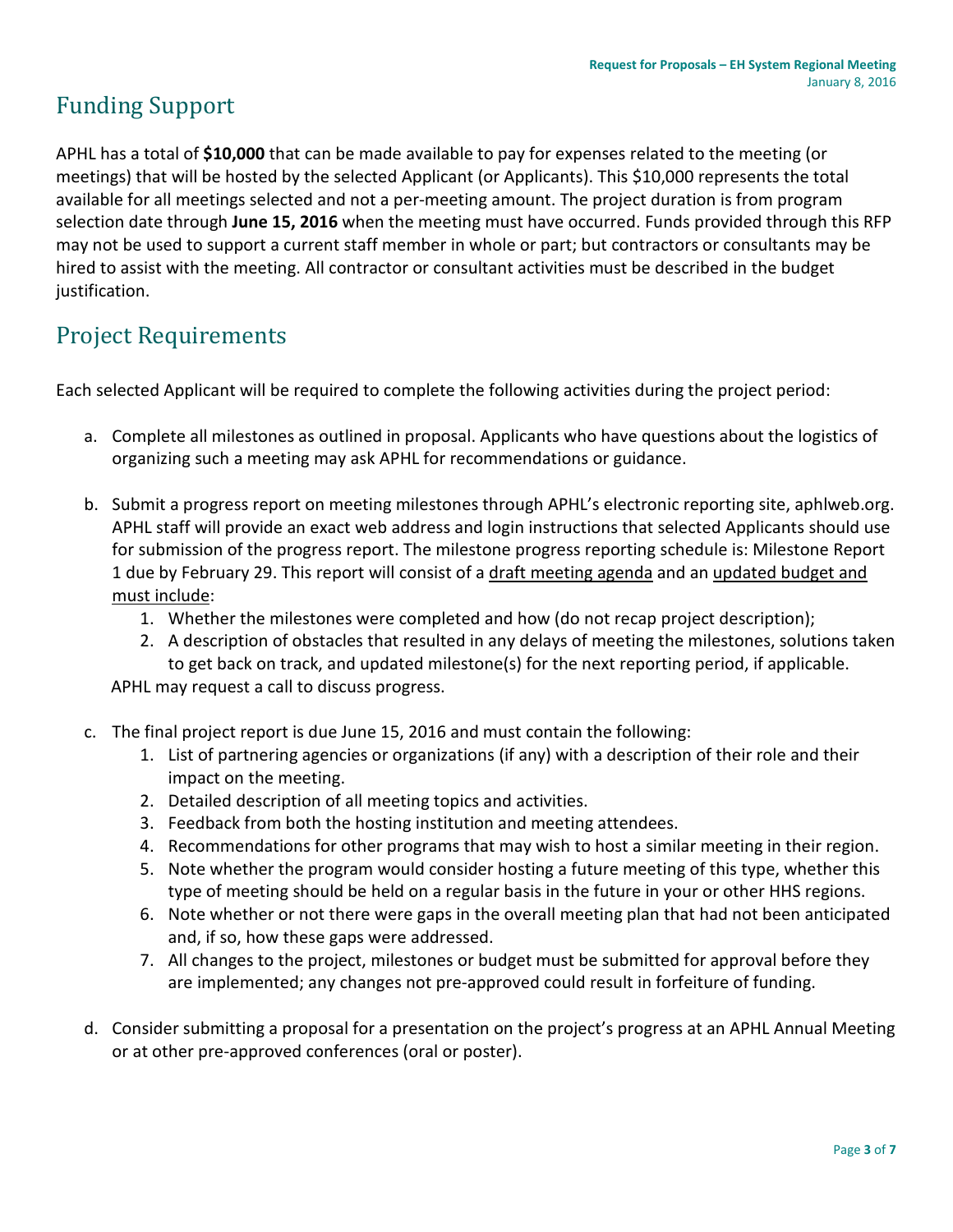# Application Requirements

Please adhere to the following outline in preparing your application. **Your application should not exceed five double-spaced pages.** This page limit does not include supporting documentation (such as letters of support). To maximize the strength of the proposal, verify that the proposal contains all elements listed in the scoring criteria on Appendix A.

- 1. **Meeting Description** *(Not to exceed 1 page)* Describe the meeting, the potential attendees and your expected outcomes.
- 2. **Meeting Specific Details** *– (Not to exceed 1 page)*

Describe in detail how the program staff or consultant would be used to plan and carry out the meeting. Outline steps, identify materials and logistical considerations required for such a meeting, expected outcomes and provide a detailed timeline of activities. Applicants are welcome to provide letters of support from lay or professional partners who support this meeting (these letters should be attached to the application in an appendix).

3. **Evaluation** *– (Not to exceed 1 pages)* 

Describe how the effectiveness and impact of the meeting will be measured and evaluated. In addition, in order for APHL to track and measure the progress of this meeting, include three to five measureable milestones to be met on each reporting date of February 29, 2016, April 29, 2016 and the final written report due on June 15, 2016.

4. **Budget and Justification –** *(Not to exceed 1 pages)*

Up to **\$10,000** will be available for the awardee through invoice payments made by APHL. The use of such funding must be detailed in the application with justification of why the funds are necessary. Applicants must list all in-kind services to be provided (including staff time and other resources provided by the public health laboratory or partnering organization).

## Application and Program Deadlines

#### **Application Deadlines**

**Complete applications must be submitted through email to** [ruhiyyih.degeberg@aphl.org](mailto:ruhiyyih.degeberg@aphl.org) **by 5:00 PM (EST) on February 8, 2016**. APHL and CDC will review applications and will make decisions and send notifications by no later than February 15, 2016. Please be sure to check the RFP\Scoring Criteria on Attachment A to be sure that you will not have points deducted as a result of not providing complete information in one or more of the scoring areas.

Please note: APHL is not responsible for lost or misdirected submissions. A confirmation email of receipt of submission will be sent to submitters. If you do not receive this confirmation within three days of submission, please contact Ruhiyyih Degeberg at 240-485-2718 to ensure your application was delivered correctly.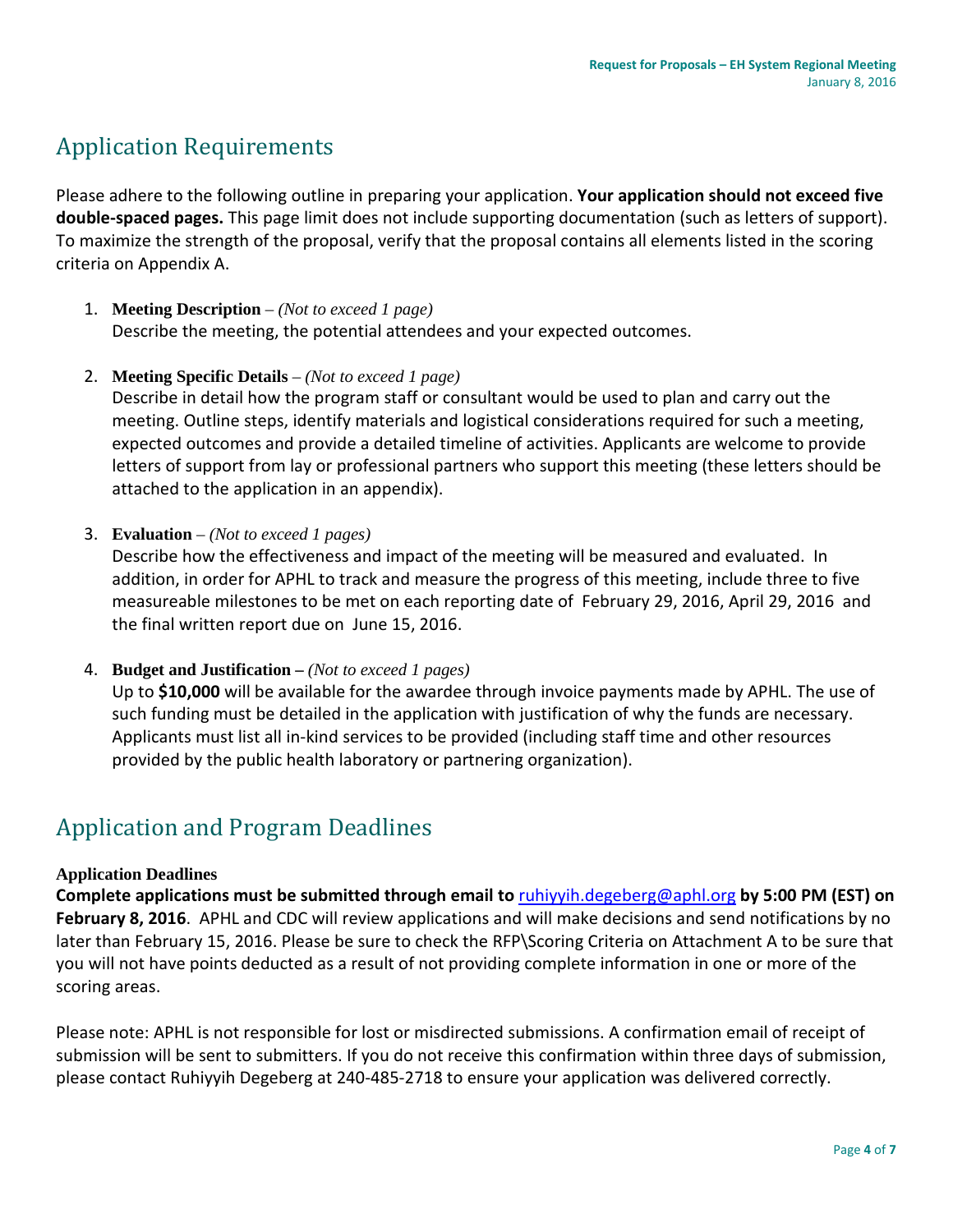### **Project Deadline**

APHL will expect that the selected applicant will complete each milestone and status report by the due date specified in the contract from APHL and will submit a final report **by no later than June 15, 2016**. APHL will not grant extensions.

## Evaluation Team

APHL staff, led by the Senior Specialist, Environmental Health, will conduct an initial review of all proposals for completeness. Any incomplete application on the proposal due date specified in Application and Program Deadlines section above may not be considered and may not receive a formal evaluation.

Complete proposals will be reviewed by a team of three to four individuals, each of whom is a subject matter experts. Two of these individuals will be selected from CDC/NCEH-EHHE and the remaining three will be members of APHL staff. Once potential reviewers have been identified, APHL's Director, Environmental Health will have final approval over the review team's composition.

## Evaluation Criteria

Proposals will be evaluated based on the information provided in response to the Application Requirements above and will receive a numeric score of up to 100 maximum points based on the evaluation\scoring criteria in Appendix A.

## Evaluation Process

The entire review will be conducted via email communications between the members of the evaluation team or via teleconference. APHL's Senior Specialist, Environmental Health will coordinate the review process and APHL's Director, Environmental Health will lead the evaluation sessions.

## Post-Evaluation Procedures

The selected applicant will be notified by APHL staff within ten business days of the completion of the evaluation and the name of the recipients will be posted to APHL's procurement website, [www.aphl.org/rfp](http://www.aphl.org/rfp) on the same day. Unsuccessful applicants will receive notification of these results by email within 30 days of the date the name of the winning applicant is posted.

All applicants will be entitled to utilize APHL's RFP Appeals Process to formulate a protest regarding alleged irregularities or improprieties during the procurement process. Specific details of this policy are located on the procurement website.

## Conditions of Award Acceptance

The eligible applicant must be able to contract directly with APHL. The selected applicant must agree to comply with duties, services and expectations outlined in the Meeting Requirements section of this RFP.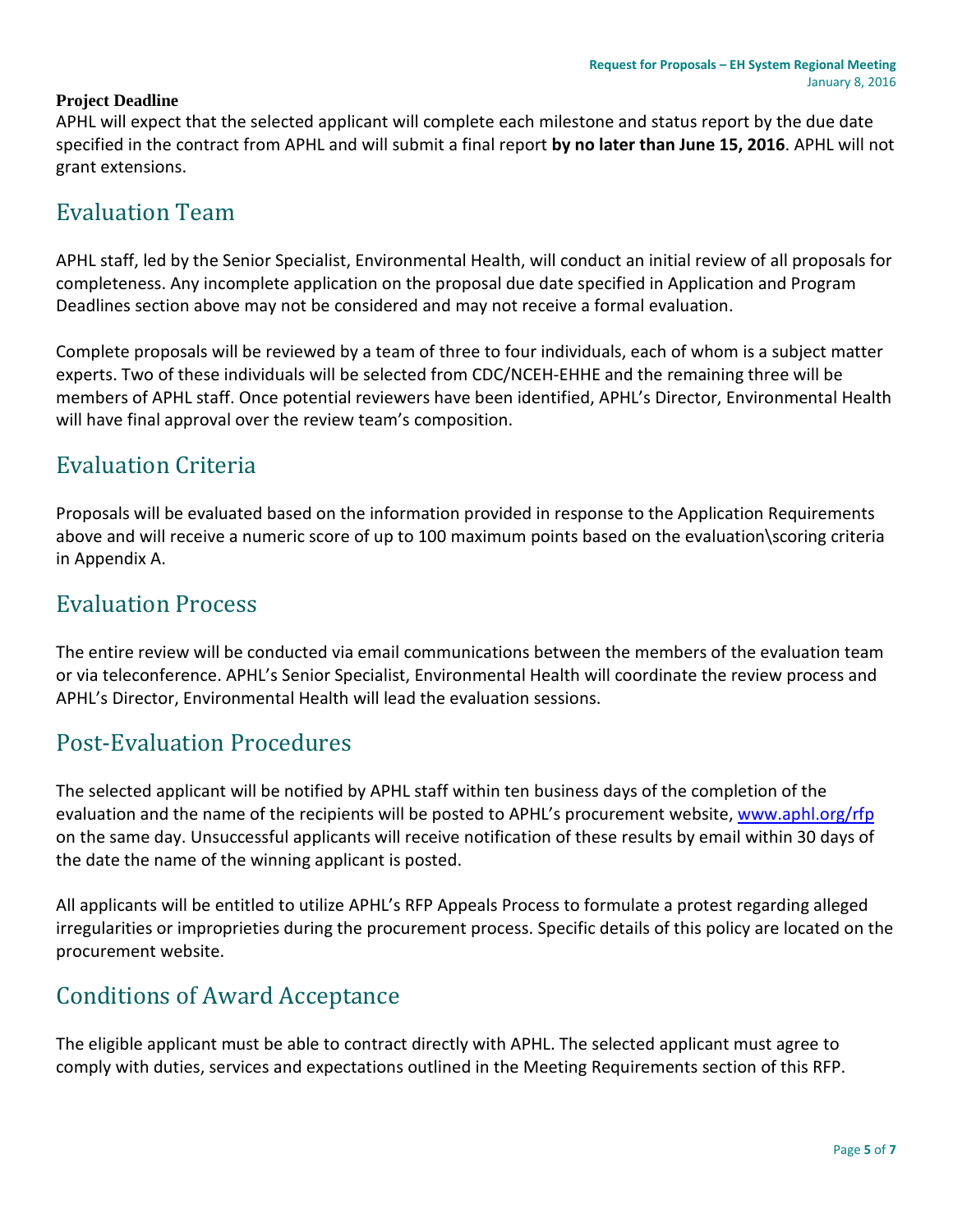All questions should be posted to this RFP's page on APHL's procurement website [\(www.aphl.org/rfp\)](http://www.aphl.org/rfp). In order to post questions, an applicant will be required to establish a free, no-cost account on aphl.org. Once posted, APHL's Senior Specialist, Environmental Health, or another member of APHL's Environmental Health Department will respond to the questions on the procurement website. APHL will endeavor to respond to questions within two business days of their initial positing.

## CONTACT INFORMATION

Ruhiyyih Degeberg, MPH Senior Specialist, Environmental Health p: 240-485-2718 email[: ruhiyyih.degeberg@aphl.org](mailto:ruhiyyih.degeberg@aphl.org)